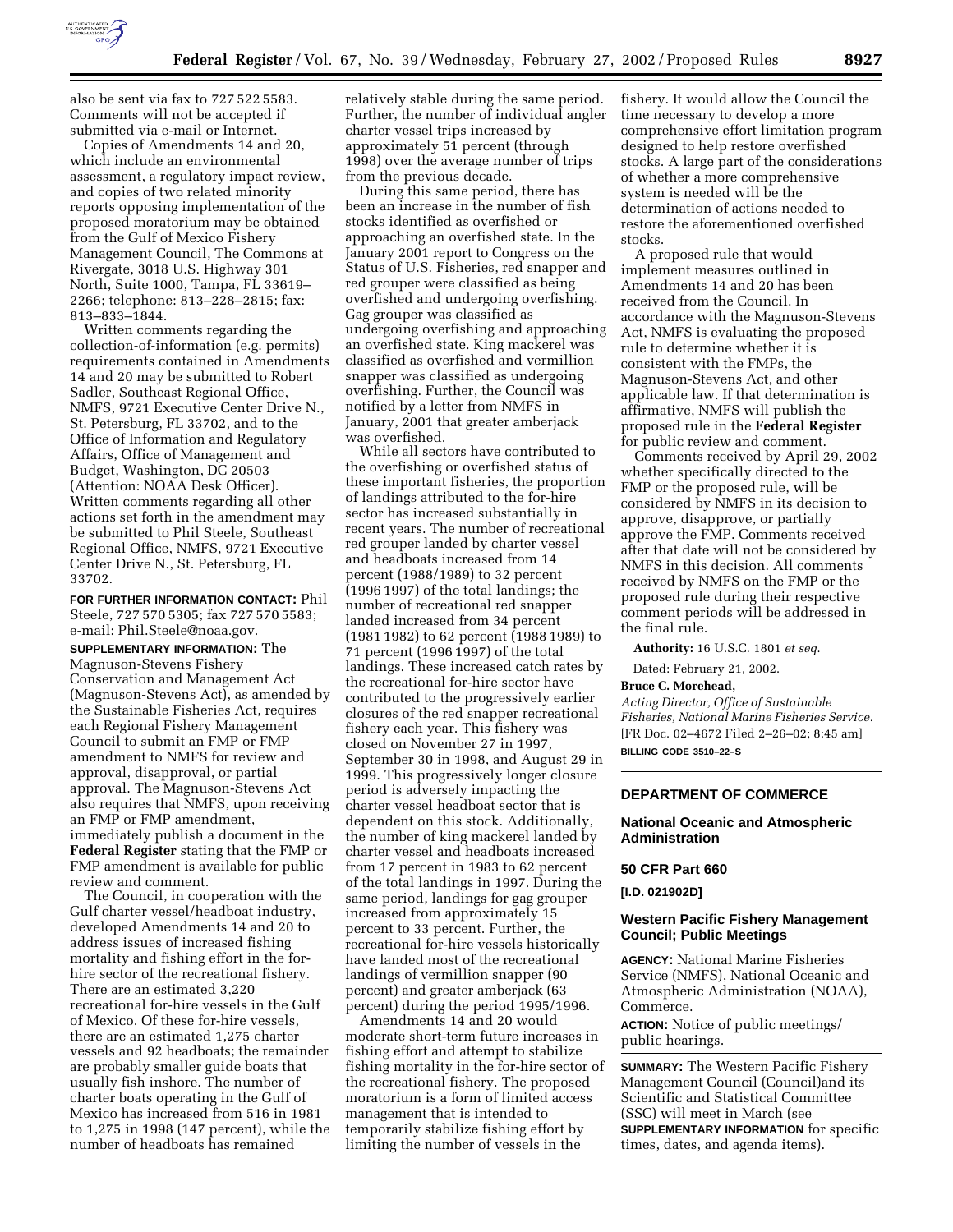**ADDRESSES:** The SSC meeting will be held in the Council conference room, 1164 Bishop Street, Suite 1400, Honolulu, HI; telephone: (808) 522– 8220. The Council meeting and the hearings will be held at the Ala Moana Hotel, 410 Atkinson Drive, Honolulu, HI; telephone: 808–955–4811.

#### **FOR FURTHER INFORMATION CONTACT:**

Kitty M. Simonds, Executive Director; telephone: 808–522–8220.

## **SUPPLEMENTARY INFORMATION:**

### **Dates and Locations**

*Scientific and Statistical Committee*

The SSC will meet Tuesday, March 12 through 14, 2002, from 8:30 a.m. to 5 p.m. Public comment periods will be provided throughout the meeting. The order in which agenda items are addressed may change. The SSC will meet as late as necessary to complete scheduled business.

The agenda for the SSC will include the items listed here:

1. Introductions

- 2. Approval of draft agenda and assignment of rapporteurs
- 3. Approval of the minutes of the 78th meeting

4. Crustaceans fisheries (NWHI lobsters)

- A. Report on the modeling workshop
- 5. Bottom Fisheries
- A. Research
- (i) Acoustic research
- (ii) Ulua/other species tagging

B. Report on main Hawaiian Islands (MHI) bottomfish area closures

C. NWHI amendment to adjustment permit renewal criteria

6. Hawaiian Monk Seals

A. Quarterly report on activities of the

Marine Mammal Recovery Plan (MMRP) (i) Update on the population status/

monitoring efforts

(ii) Update on new/ongoing research

- (iii) Findings from the foraging ecology workshop
- (iv) Results from the shark culling project in the NWHI
- B. Report on the progress of the recovery team meeting
- C. Update on the satellite tagging of great white sharks
- 7. Pelagic Fisheries

A. 4th quarter 2001 Hawaii and American Samoa longline fishery reports

B. Options for managing Cross

Seamount/NOAA weather buoy fishery C. American Samoa

- (i) Closed area final rule
- (ii)Limited entry program
- D. Sea turtle conservation and
- management
	- (i) Workshop and findings
	- (ii) Sea turtle research

(a) Section 10 permitted Honolulu lab mitigation research

- (b) Honolulu Lab turtle population modeling workshops
- (c) Estimated incidental catches of turtles in Hawaii longline fishery

(iii) FMP regulatory amendment implementing turtle Biological Opinion/ New Biological Opinion

- (iv) Implementation status of Pacific sea turtle recovery plan action items
- E. Seabird conservation and management
- (i) Underwater setting chute
- deployment in Hawaii longline fishery (ii) Update on seabird breeding
- populations in the Western Pacific Region

(iii) Update on U.S. Geological Service demographic modeling of North Pacific Albatross populations

(iv) Estimated incidental catches of seabirds in Hawaii longline fishery

(v) FMP regulatory amendment implementing Short-tail albatross Biological Opinion

(vi) Update on National Plan of Action requirements

F. Redrafting of Amendment 9 to the Pelagic Fishery Management Plan for shark management measures

G. Report on International Meetings Co Interim Scientific Committee (ISC) for tuna and tuna-like species in the North Pacific Ocean prepatory conference, Pelagic fisheries research program protected species modeling workshop

- 8. Precious Corals Fisheries
- A. Report on research at Makapu'u
- 9. Ecosystem and Habitat
- A. Inclusion Amendment EFH

alternative, final meeting

- B. State of Hawaii NWHI fishery management area regulatory proposal C. Reef fish stock assessment
- workshop
- D. Marine Protected Area
- (MPA)related studies

E. MPA working group report 10. Other Business

- A. Comprehensive Sustainable
- Fisheries Act (SFA) amendments for
- bycatch, overfishing and communities B. NMFS cooperative research
- C. Council/NMFS long term research planning for Western Pacific Region
- D. New NMFS Pacific Islands Region
- E. Council's 5 year program plan 11. Summary of Recommendations to
- Council

12. SSC meeting Schedule for 2002

## *Public Hearings*

Public hearings will be held at 4 p.m. on Tuesday, March 19, 2002, for final action on inclusion amendment to consider EFH alternatives; at 11 a.m. on Wednesday, March 20, 2002, for initial

action adjustment to NWHI bottomfish annual landing requirements; at 5 p.m. on Wednesday, March 20, 2002, for American Samoa limited entry and Cross Seamount management options; and at 3 p.m. on Thursday, March 21, 2002, for final action on revisions to the comprehensive SFA amendment that will define overfishing, bycatch and communities.

#### *Committee Meetings*

The following Standing Committees of the Council will meet on March 18, 2002. Enforcement/Vessel Monitoring System (VMS) from 8 a.m. to 10 a.m.; Fishery Rights of Indigenous People from 9 a.m. to 10 a.m.; International Fisheries/Pelagics from 10 a.m. to 12 noon; Precious Corals from 1:30 p.m. to 3 p.m.; Crustaceans from 1:30 p.m. to 3 p.m.; Bottomfish from 3 p.m. to 4:30 p.m; Ecosystem and Habitat from 3 p.m. to 4:30 p.m.; Research from 4:30 to 6 p.m. and Executive/Budget and Program from 4:30 p.m. to 6 p.m.

In addition, the Council will hear recommendations from its advisory panels, plan teams, SSC, and other ad hoc groups. Public comment periods will be provided throughout the agenda. The order in which agenda items are addressed may change. The Council will meet as late as necessary to complete scheduled business.

The agenda during the full Council meeting will include the items listed here:

- 1. Introductions
- 2. Approval of agenda
- 3. Approval of 111th meeting minutes
- 4. Island reports
- A. American Samoa
- B. Guam
- C. Hawaii
- D. CNMI
- 5. Federal fishery agency and
- organization reports
- A. Department of Commerce (1) NMFS
- 
- (a) Southwest Region, Pacific Islands Area Office
- (b) Southwest Fisheries Science Center, La Jolla and Honolulu
- Laboratories

activities

State Activities

- (2) NOAA General Counsel,
- Southwest Region
- (3) National Ocean Service NWHI sanctuary designation
- B. Department of the Interior/U.S. Fish and Wildlife Service
	- C. U.S. State Department
- 6. Enforcement/Vessel monitoring systems (VMS) A. Report on U.S. Coast Guard

B. Report on NMFS activities C. Commonwealth, Territories and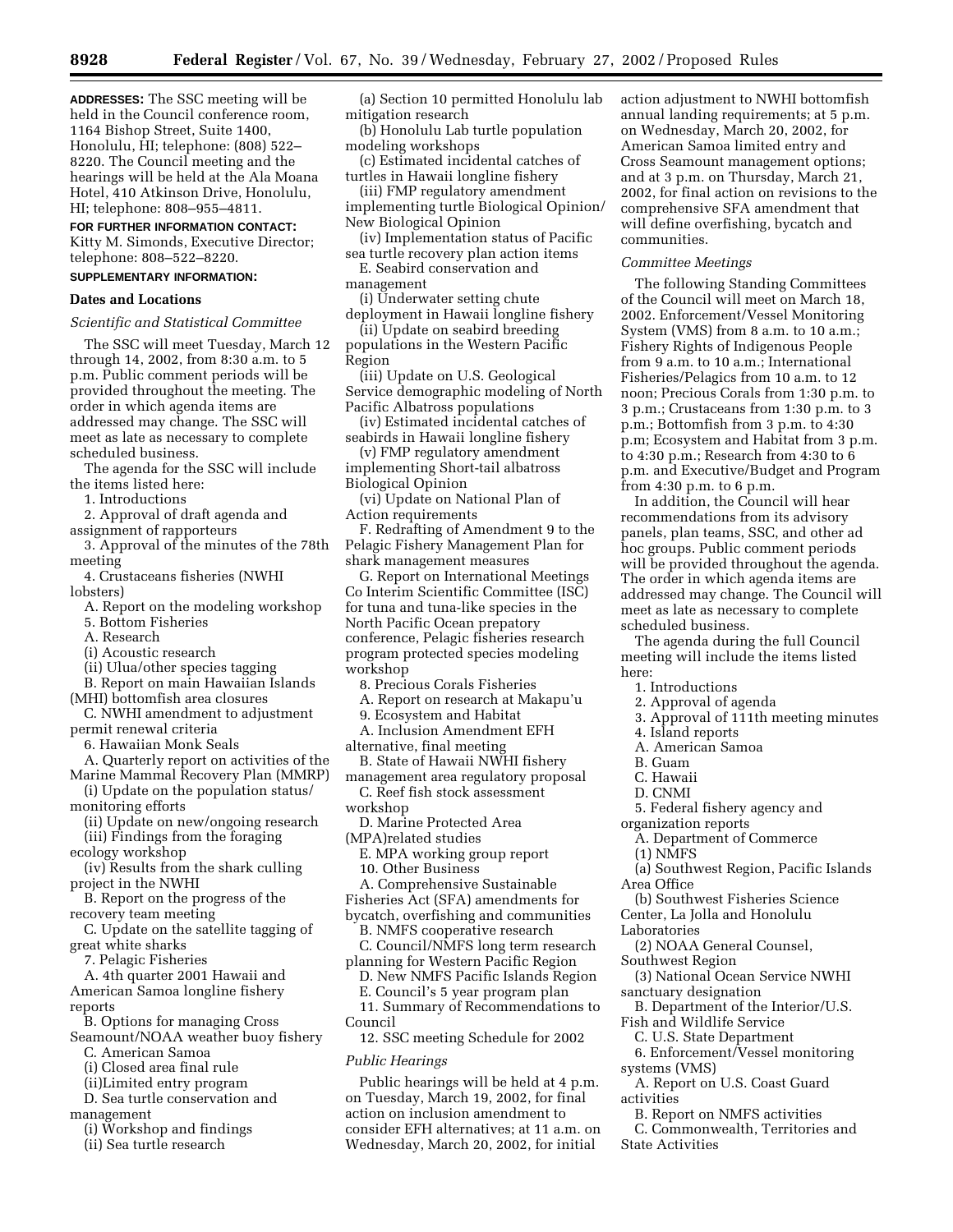D. Status of violations

E. Report on VMS/Enforcement meeting

7. Ecosystems and Habitat

A. Report on the status of the Coral Reef Ecosystems Fishery Management Plan

B. State of Hawaii NWHI fishery management area regulatory proposal/ Memorandum of Agreement

C. EFH Final Rule

D. EFH Consultation update

E. EFH alternatives requirements for new bottomfish species

F. Invasive Species

(i) Major Issues

(ii) Discussion of potential mitigation measures

G. MPAs

(i) MPA related studies

- (ii) MPA working group report
- H. Vessel Grounding Workshop report

I. Public Hearing

The Council will hold a public hearing on an amendment to include as managed areas, CNMI and the PRIAs exclusive economic zone (EEZ), under the Fishery Management Plans (FMP) for Crustaceans, Bottomfish and Seamount Groundfish, and Precious Corals Fisheries of the Western Pacific Region. The amendment will allow fishery management measures under these FMPs to be applied in these areas.

The amendment will also designate 49 additional management unit species for the Bottomfish and Seamount Groundfish FMP. The inclusion of these species will provide for a more accurate representation of the species currently being harvested by bottomfish fisheries operating in the Western Pacific Region. EFH for these new species will also be designated by this amendment.

8. Crustaceans Fisheries

A. Report on the modeling workshop B. Status of Draft Environmental

Impact Statement and Biological Opinion

9. Precious Corals Fisheries

A. November 2001 Research at Makapu'u

B. Status of framework measures 10. Guest Speaker: Eldon Hout Co

NOAA Services

11. Observer Program

A. NMFS Pacific Islands Area Office

(i) Bottomfish

(ii) American Samoa

(iii) Hawaii longline

B. Native Observer Program

12. Hawaiian Monk Seals

A. Status of revised recovery plan, delisting criteria and recovery team

B. MMRP quarterly report (i) Update on the population status/

monitoring efforts

(ii) Update on new/ongoing research (iii) Findings from the foraging ecology workshop

(iv) Results from the shark culling project in the NWHI

(v) Update on Hawaiian monk seal models

C. Update on the satellite tagging of great white sharks

13. Bottomfish Fisheries

A. NWHI Framework Action: adjustment to landing requirements

B. Status of Biological Opinion and

Draft Environmental Impact Statement C. Report on MHI area closures

D. Acoustics research E. Public hearing

The Council will consider an amendment to its Fishery Management Plan for Bottomfish and Seamount Groundfish Fisheries of the Western Pacific Region to modify the annual landing requirements or permit renewal and prohibitions on the lease and charter of permits from the NWHI Ho'omalu and Mau zone management regimes. The Council expects that these adjustments will best address the key objectives to maintain opportunities for small scale fisheries, maintain availability of high-quality fresh bottomfish, and balance harvest capacity with harvestable fishery stocks. The basic approach is to structure the permit system so that evidence of participation is used for new entry and the total number of permits are maintained at target levels.

14. Fishery rights of indigenous peoples

A. Marine conservation plans

B. Report on Community

demonstration projects

C. Community development program 15. Pelagic Fisheries

A. 4th quarter 2001 Hawaii and American Samoa longline reports

B. American Samoa longline fishery management

(i) Closed area final rule

(ii) Limited entry program

C. Options for managing Cross Seamount/NOAA weather buoy fishery

D. Public hearing The Council will hold a public hearing on American Samoa limited entry and Cross Seamount management options. The number of fishing vessels participating in the American Samoa longline fishery doubled in 2001, and the level of fishing effort in terms of hooks set quadrupled. The new entrants comprised mainly large conventional longliners which are fifty feet or larger, as opposed to the small 30-40 ft (9.144- 12.192 m)outboard-powered aliacatamarans with hand deployed longline gear with which the American Samoa fishery originated.

In 2002 the Council implemented a 50 nm-area closure around the American Samoa islands which excludes longline

vessels larger than 50 ft (15.2 m). However there are concerns about unconstrained entry of fishing vessels into the American Samoa fishery. Unlike Hawaii, fishing vessels in the American Samoa fishery are confined to fishing within the EEZ, and gear conflict and competition for resources are likely to increase as the level of fishing increases. Consequently, the Council is developing a limited entry program for the fishery, and this will be the initial Council meeting in the fishery management plan amendment process at which alternatives will be discussed and comments solicited from the public.

The offshore tuna handline fishery in Hawaii, based primarily on the Cross Seamount, continues to generate concerns due to the high volume of juvenile yellowfin and bigeye tunas caught at this location, and its effects on tuna stocks around Hawaii. Handline fishermen using the Cross Seamount have in the past expressed concerns about longline vessels fishing in the same location, due to gear interactions and safety at-sea issues. Concerns were also expressed about uncontrolled entry into the handline fishery by longline vessels displaced by recent management measures imposed on the Hawaii-based longline fishery.

The Council responded in part by implementing a new control date for the fishery of July 15, 2000. More recently, the downturn in the economy may lead to an increase in the level of new entrants into to the Cross Seamount fishery from other fishery sectors. The Council wants to consider management options for the Cross Seamount for the various fisheries that participate in fishing at this location. The Council will prepare an options paper for consideration at the 112th Council meeting and take comments from the public on the options therein. The Council may wish to proceed with the development of management alternatives for fisheries that make use of the Cross Seamount and request that this topic be placed on the agenda for the next Council meeting.

E. Litigation

F. Sea turtle conservation and management

(i) Cooperative sea turtle research and conservation workshop

(ii) Research (progress since October 2001)

(a) Status of field experiments to reduce longline turtle bycatch

(b) Laboratory research to reduce longline turtle bycatch

(c) Turtle population biology workshops

(d) Estimated incidental catches of turtles in Hawaii longline fishery